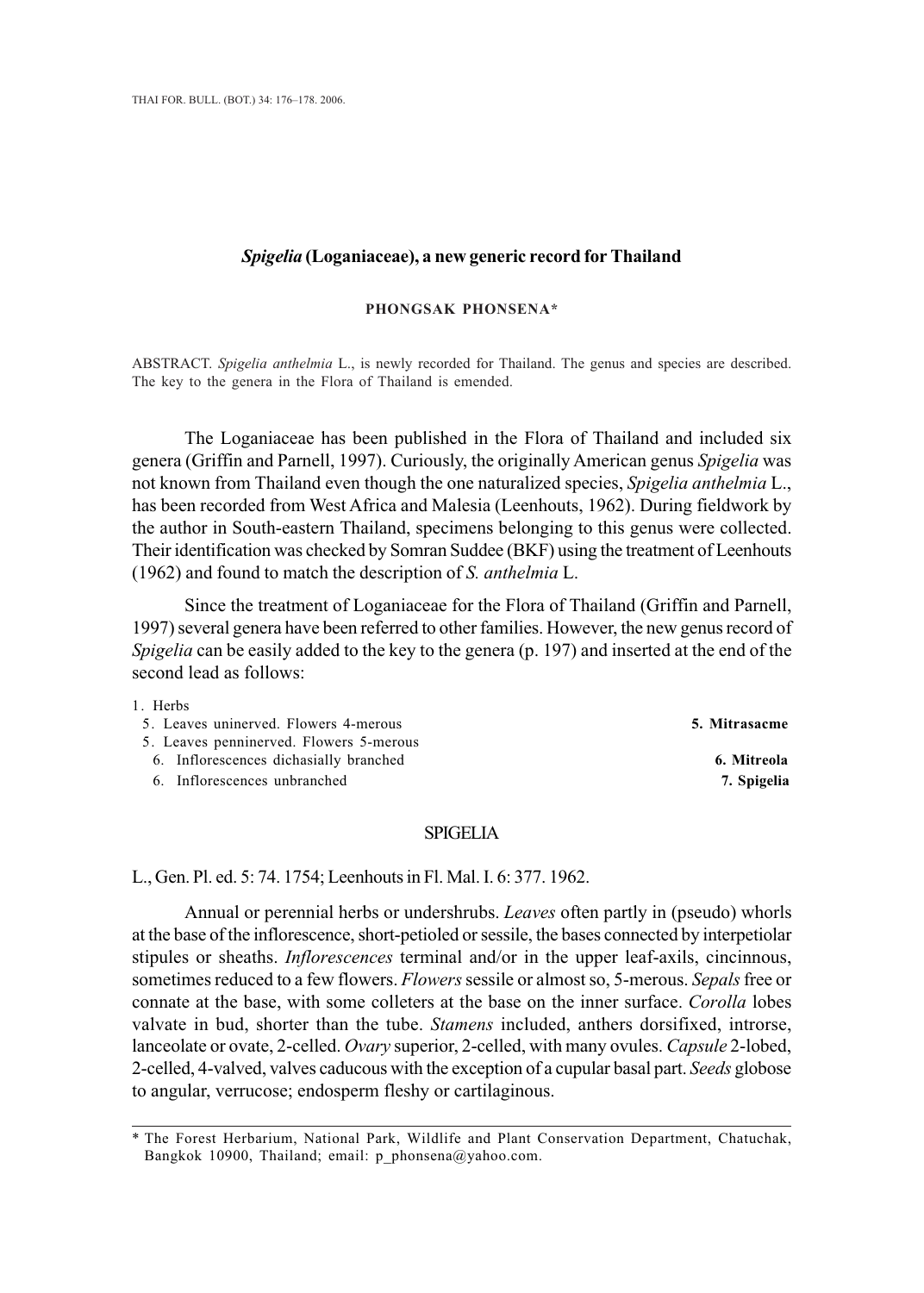About 50 species in tropical and subtropical America, one naturalized in West Africa and Malesia. One species in Thailand.

**Spigelia anthelmia**L., Sp. Pl. 1: 149. 1753; K. Heyne, Nutt.: Pl. 1267. 1927; Backer & Bakh. f., Fl. Java 2: 207. 1965; Leenhouts in Fl. Males. ser. I, 6: 378. Fig. 38. 1962; Soerjani, Kosterm. & Tjitrosoepomo, Weeds of Rice in Indonesia: 336, 614. Figs. 4.153, 5.21. no. 81. 1987. Fig. 1.

Annual herb, 2–50 cm high, unbranched or with some pairs of strong branches near the base; stems erect, terete, glabrous, with a few remote pairs of rather small leaves and an apical pseudo-whorl of 4 larger ones. *Leaves* connected by interpetiolar, broadly triangular, blunt, glabrous stipules, blade ovate-oblong to ovate-lanceolate,  $3-10$  by  $1-3.5$  cm, herbaceous, scabrous above, glabrous and paler beneath, cuneate and often decurrent at the base, attenuate at the apex; nerves 5–7 pairs, strongly ascending; sessile or subsessile. *Inflorescences* a spike, terminal and usually in the axils of the whorled upper leaves, up to 8.3 cm long, peduncle very short, glabrous or nearly so. *Bracts* lanceolate, 1.5–2 mm long. *Flowers* spaced, subsessile, arranged in one sided spikes. *Sepals* free, somewhat unequal in length, ovate-linear-lanceolate, 2.5–3 mm long, acute, glabrous or outside sparsely puberulous, pale green. *Corolla* salver-shaped, 5-lobed, glabrous, cream-yellow or pink to purplish with 5 dark red double stripes coinciding with center of lobes; tube 5–8.5 mm long, lobes triangular, c. 1.5 mm long. *Stamens* glabrous, inserted slightly below the middle of the tube, filaments filiform, 1.5–2 mm long, anther attached slightly above the base, lanceolate, 1 – 1.3 mm long, obtuse, yellow. *Ovary* glabrous, subglobose, 0.5–0.75 mm diam., style cylindrical, c. 2 mm long, stigma ovate-lanceolate, c. 3.5 mm long, pubescent near the tip, caducous. *Capsule* 3–4.5 by 4.5–6 mm, squamulate-tuberculate mainly in the upper half, brown when mature, 7–13-seeded. *Seeds* obliquely ellipsoid or ovoid, 1.5–2.5 by 1–1.5 mm, dull brown, tuberculate.

Thailand.–– CENTRAL; Bangkok [Khlong Sam Wa, *Phonsena* 4275 (**BKF**, **L**)]; SOUTHEASTERN; Chanthaburi [Khao Khitchakut National Park, *Phonsena* 4309 (**BKF**); Makham, *Phonsena* 4297 (**BK**, **BKF**)]; Trat [Mu Ko Chang National Park, *Phonsena* 3744 (**BKF**, **L**, Suan Luang Rama IX Herbarium), *Phonsena* 4226 (**BKF**)].

Distribution.–– Native to Tropical America, naturalized in tropical West Africa and Malesia.

Ecology.–– A weed of paddy fields, roadsides, waste places, from sea level up to 100 m. Flowering and fruiting April–Sept.

Vernacular.— Ya phayat (หญ้าพยาธิ) (Chanthaburi).

Uses.–– A decoction of the roots is well-known as an effective vermifuge. The plant is reported to be poisonous.

Note.— The description above is that of Leenhouts (1962) with minor modifications.